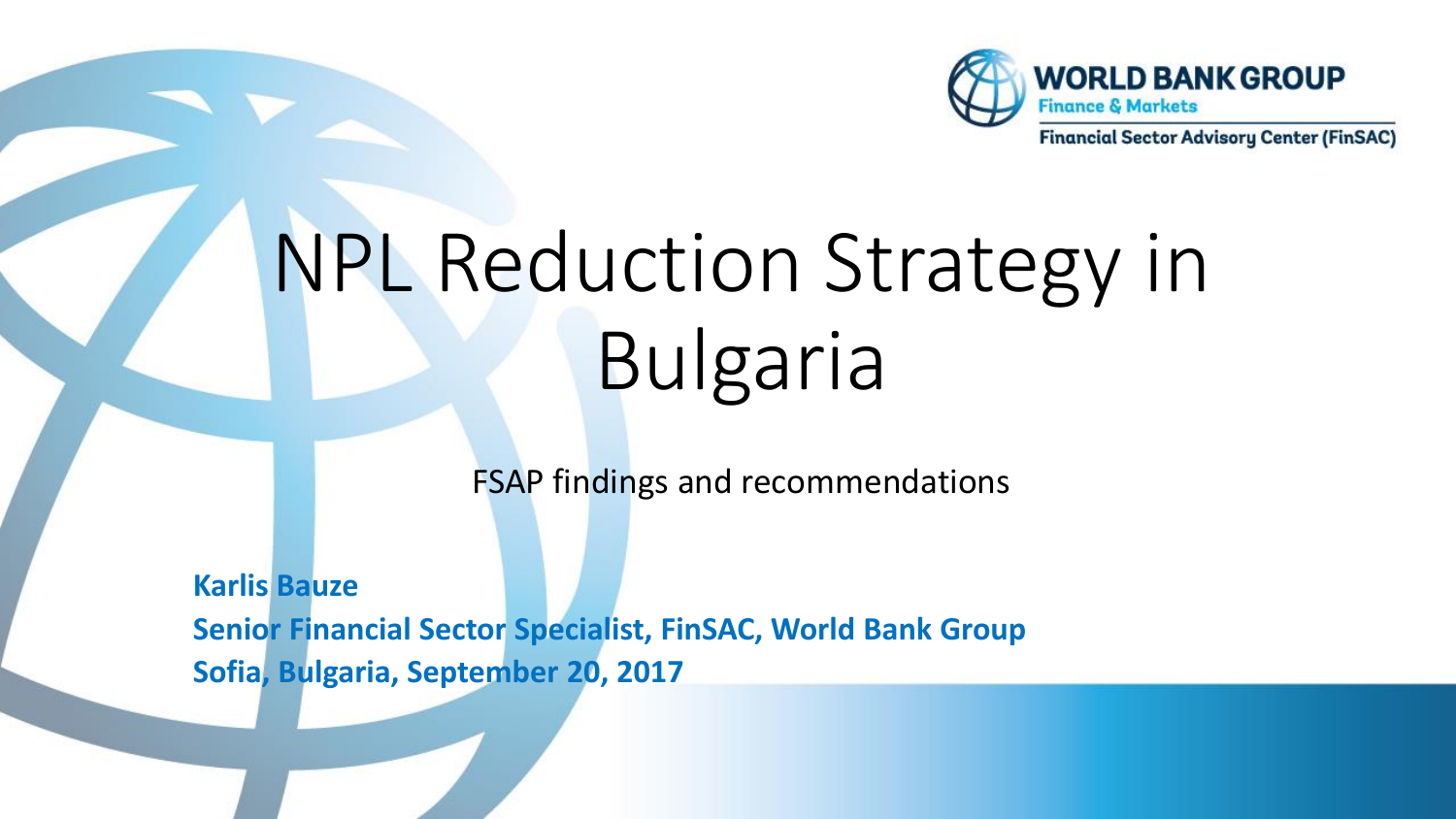# FSAP NPL note on collateral valuation I

## • Findings:

- outdated and excessive collateral valuations;
- one reputable appraisal company can issue substantially different appraisals (the same methodology and time period);
- some appraisers are not members of the Chamber of Independent Appraisers of Bulgaria (i.e., do not adhere to international standards);
- the BNB does not regulate which appraisal methodologies could be used;
- ECB guidance on NPLs applies only to banks under SSM supervision, thus creating an environment of different appraisal requirements.

### • Problems associated:

- delay and distort the determination of NPL resolution strategy (forbearance, sale, collat. enforcement, insolvency);
- undermine investor confidence, contributing to NPL pricing gap.

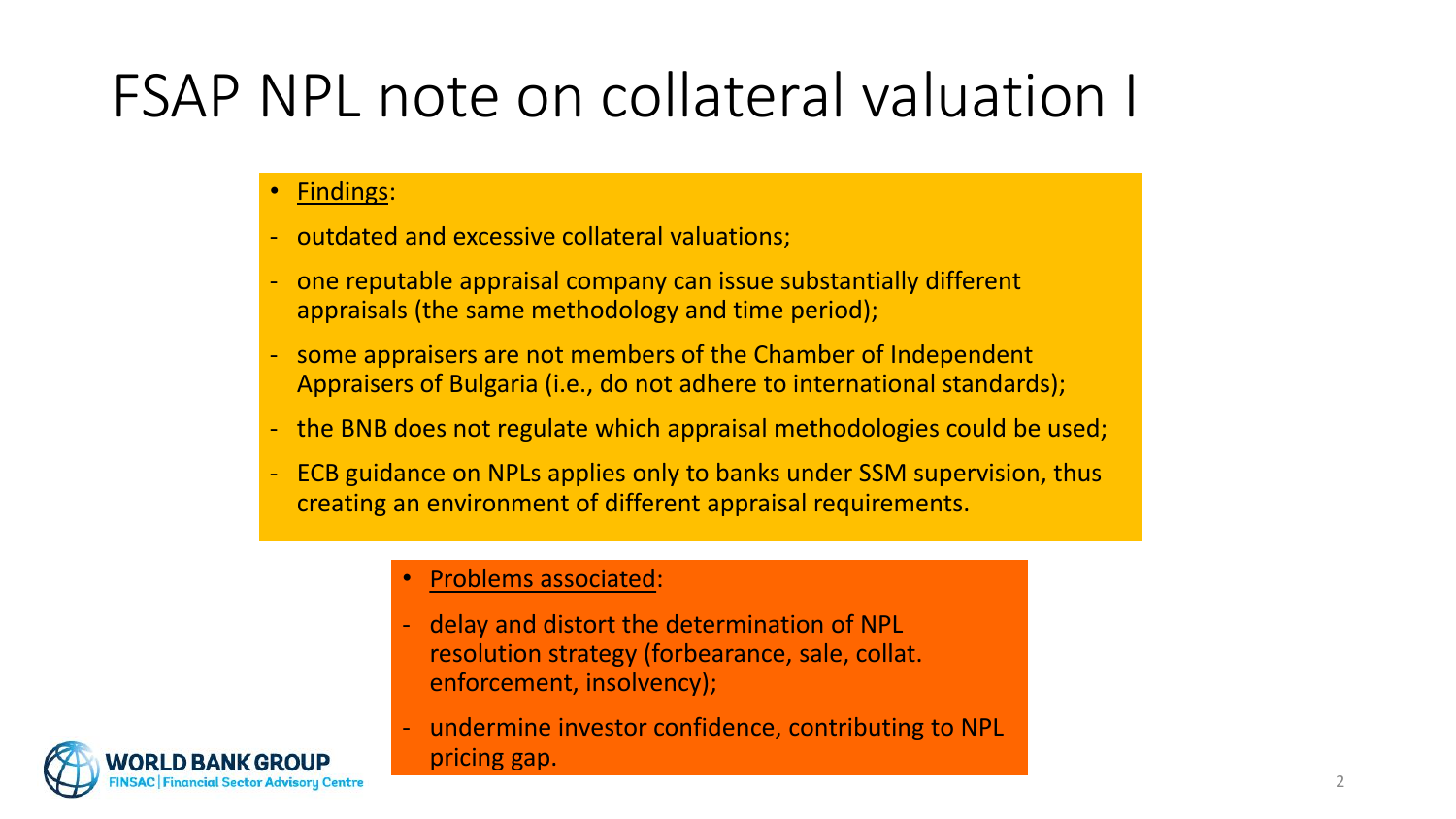# FSAP NPL note on collateral valuation II

## • Solutions:

- additional BNB supervisory scrutiny on collateral valuation:
	- minimum valuation criteria for appraisal;
	- criteria for appropriate time lines for value recovery from collateral;
	- criteria for very delinquent loans (e.g., after 12 month with no action, 20% discount; after 24 months, 40% discount).
- BNB issues supervisory guidance with minimum collateral valuation practices including:
	- frequency of valuation;
	- valuation methodology;
	- special valuation rules for foreclosed assets.

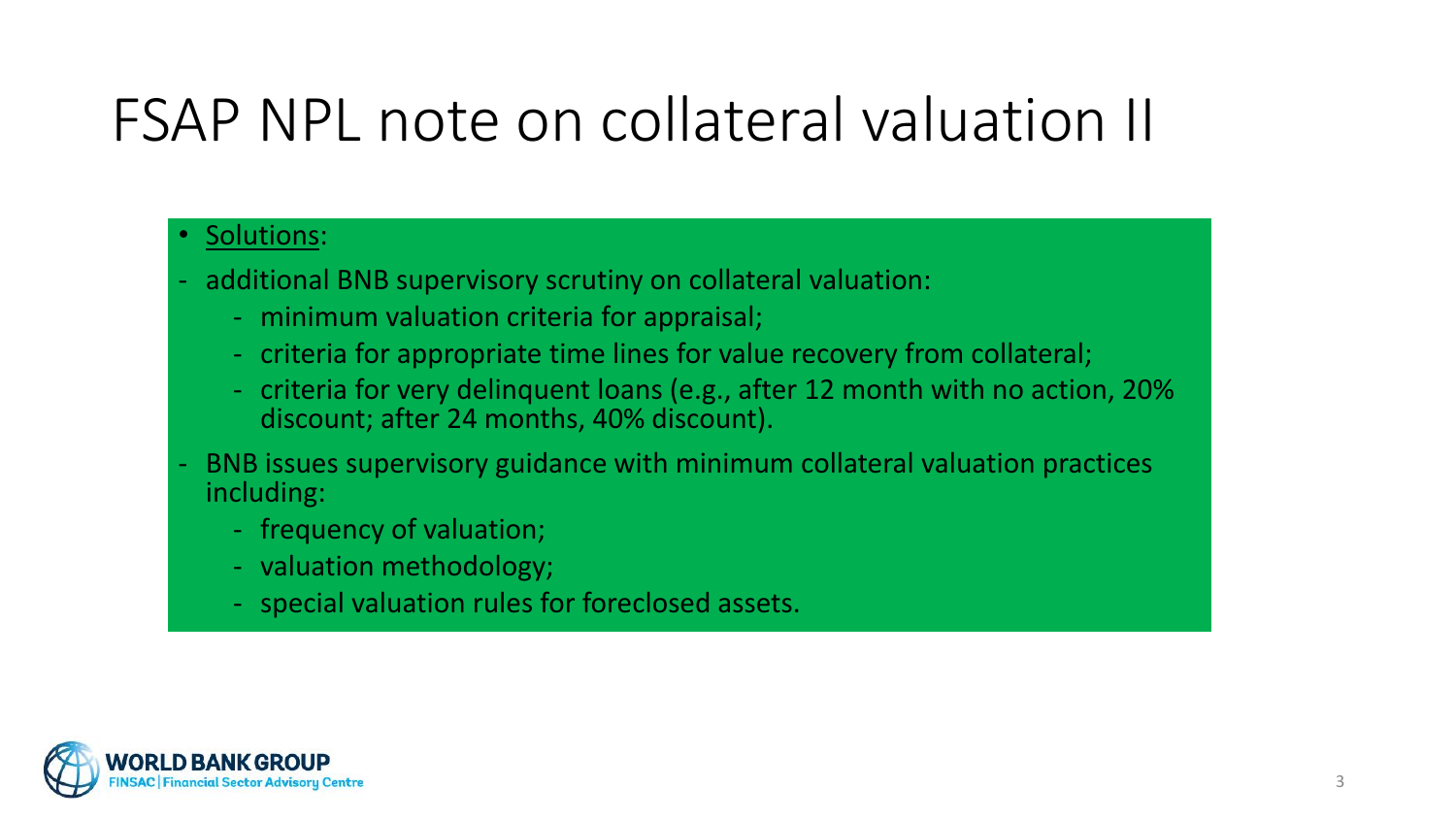## Stocktake of collateral valuation practices in the EU

Supervisory quidance on collateral valuation (beyond current regulation)

**Jurisdictions with high NPL levels CY GR** IE  $\Pi$ PT **SI** ES NCA has published quidance on: specific rules on valuation methods  $\mathbf{x}$ rules on valuation frequency for NPL collateral ×  $\mathbf{\hat{x}}$ **NCA has specific requirements:** for appraisers × for data collection on collateral **Jurisdictions with low NPL levels** LV **SK AT** EE NCA has published quidance on: specific rules on valuation methods rules on valuation frequency for NPL collateral **NCA has specific requirements:** for appraisers

- The findings of the ECB "Stocktake of national supervisory practices and legal frameworks related to NPLs", clearly show a tendency for an additional supervisory guidance, in particular for the countries with high NPL ratio;
- For some reason, Bulgaria was not part of this exercise.



for data collection on collateral

Source: ECB "Stocktake of national supervisory practices and legal frameworks related to NPLs", June 2017.

 $\pmb{\times}$ 

 $\pmb{\times}$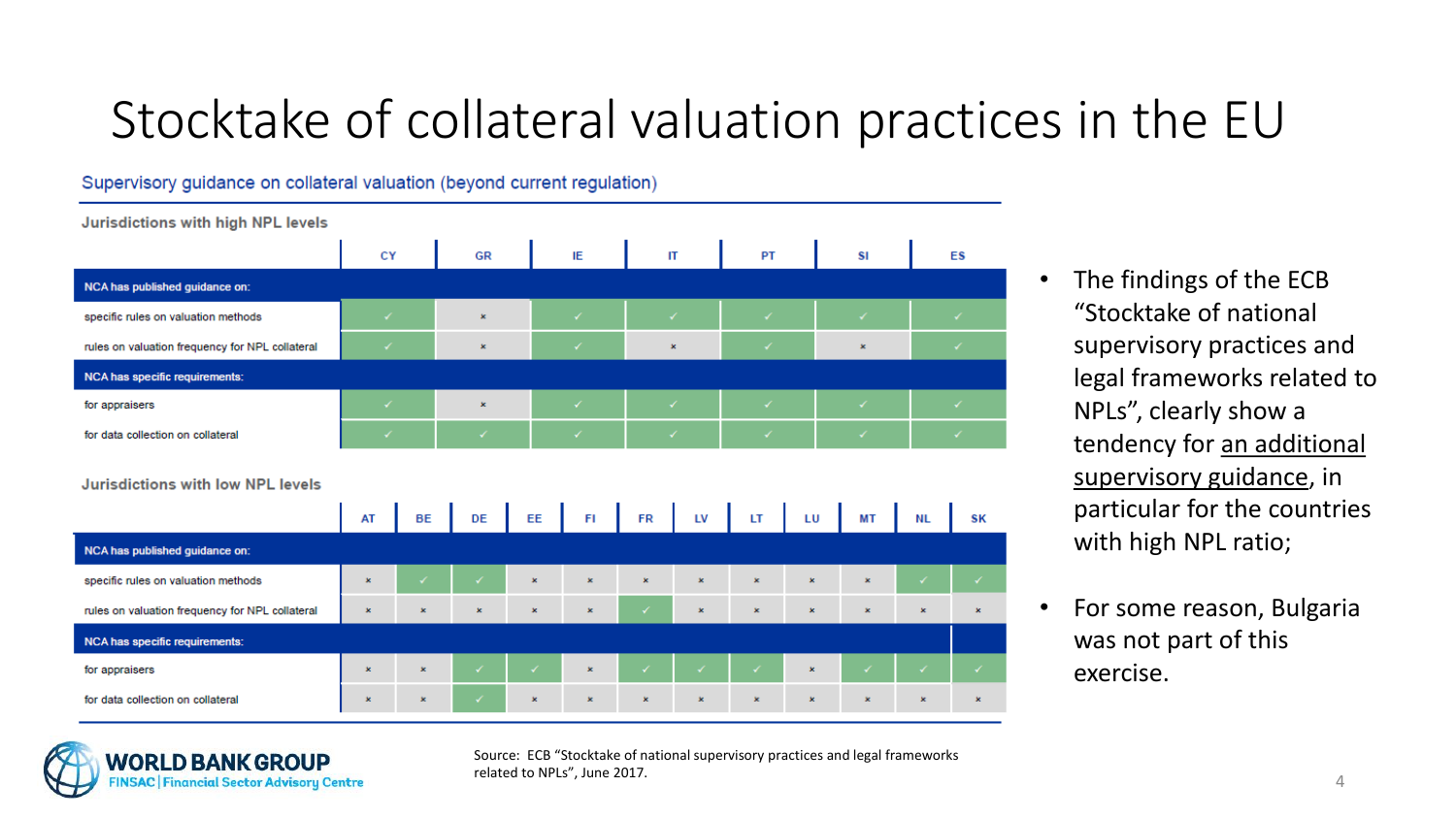# FSAP NPL note on NPLs market



Corporate •Less developed •Corporate NPLs sold at single digits (UniCredit Bulbank, 2017)

Description of NPLs market in Bulgaria Integral Impediments for NPLs market development

- Collateral enforcement is long (2.5-3 years for commercial and 1.5-2.0 years for residential real estate);
- Recovery rate in insolvency is 35% (OECD average 73%)
- NPL pricing gap is wide:
	- NPL provisioning level at banks and
	- valuation of collateral (investors have more realistic valuations);
- Notification of the debtor is a problematic area.

## Recommendations:

- Improve collateral enforcement and insolvency procedures;
- BNB should consider equalizing requirements for all NPL investors;



Retail

- Stimulate the development of recovery partnerships.